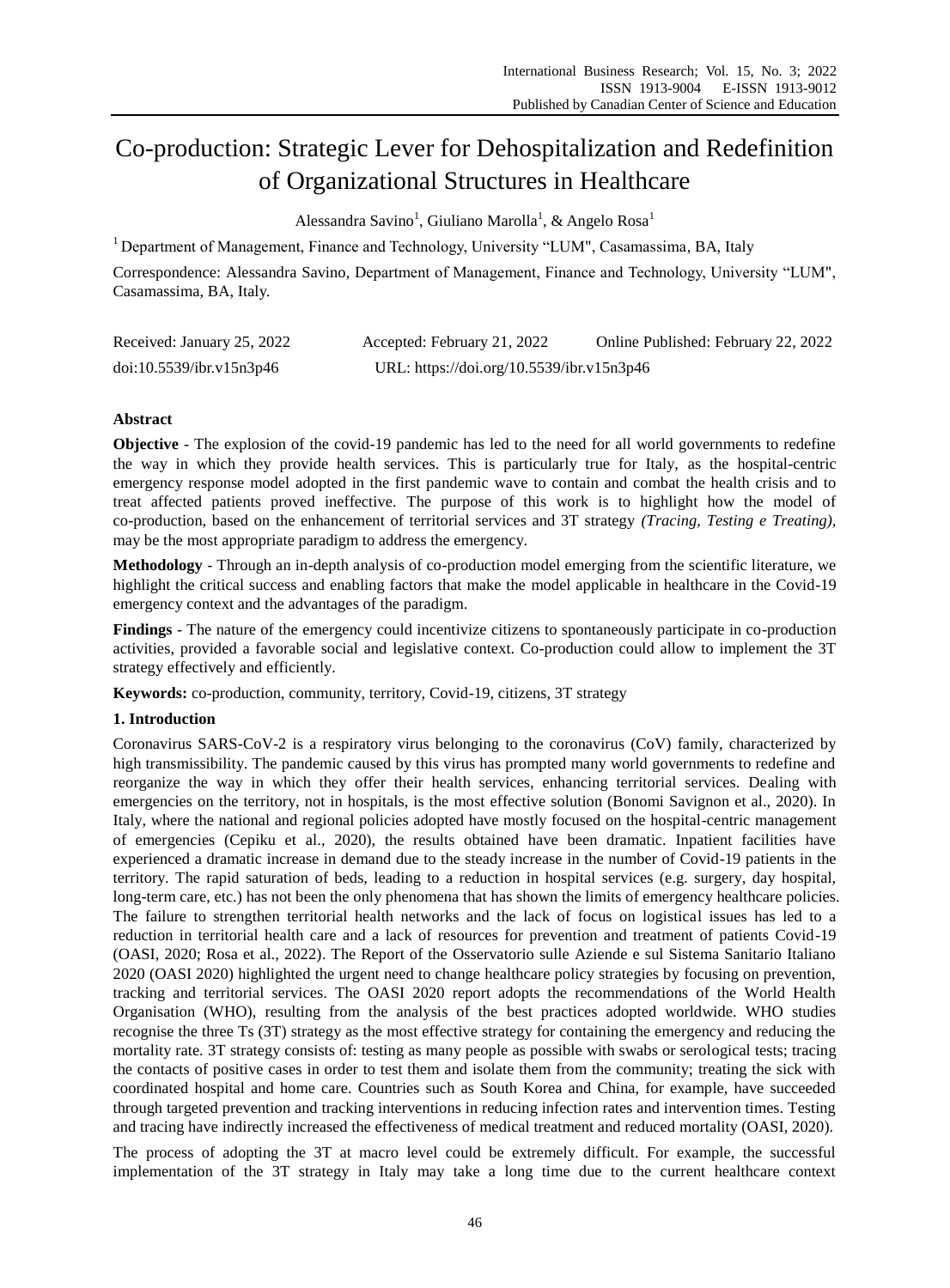characterized by weak and fragmented territorial monitoring and care networks and the lack of the necessary technical and human resources. Moreover, 3T implementation would require a great effort on the part of the entire National Healthcare System in reallocating territorial resources and in managing new figures of health professionals and not. Thus, these considerations lead to the need for the identification of useful paradigms to facilitate the implementation of the 3T strategy. These paradigms should, on the one hand, guide and simplify the implementation of each of the three phases of the strategy and, on the other hand, avoid the excessive use of resources (new or already allocated) and the high governance efforts by the authorities. Co-production, defined as the process of involving citizens in the production of welfare services, is one of the paradigms for addressing the major challenges of public governance. Based on the above premises and in order to address the current health emergency, the following article aims to discuss the feasibility of implementing the co-production paradigm in Italy. To this end, a critical review of existing literature is presented. In particular, starting from an in-depth analysis of the meaning of co-production, of the critical success/failure factors and of the advantages/disadvantages of the model, co-production will be analyzed in relation to the current Italian context in order to assess its effectiveness as a response to the health emergency. The critical analysis of scientific articles related to co-production does not only and exclusively include its implementation in healthcare, but also in services, this to improve insights with respect to the context of analysis. The article concludes with some discussion and reflections on the meaning of co-production in the case of the current emergency, on the advantages/disadvantages deriving from the application of the model and the conditions necessary for its full implementation.

#### **2. Literature Review: Co-Production Definition and Analysis**

#### *2.1 Development of the Co-Production Concept*

The concept related to co-production first appeared in literature in 1815. Henri Storch conceived it to highlight the necessary cooperation between producer and consumer in services. However, for over a century and a half, this concept was never developed, gaining prominence only in the 1970s. The word co-production was coined, for the first time, at the end of the 70s by Elinor Ostrom, winner of the Nobel Prize for Economics in 2009. The American political scientist, in association with the Workshop in Political Theory and Policy Analysis at Indiana University, highlighted the critical role of ordinary citizens in the creation of public security services. She argued that the best controlled communities were those capable of self-policing and that the effectiveness, of police interventions on public safety, was not a function of police input, but of the behavior of the controlled citizens. In contrast to the dominant theory of governance at the time, which foresaw a strong centralization through bureaucracy, the scholar highlighted the difficulty in producing and delivering services without the participation of the recipients. Citizens, in fact, should not be defined as clients, since the term "client" distinguishes the passivity of the subject. On the contrary, citizens constitute an active part in the conception and realization of the process of service production, through negotiation (Lipsky, 1980; Ostrom, 1996). As early as 1968, Victor Fuchs emphasized that the consumer actively participates in the definition of services, since services, in contrast to material goods, are based on a participated relationship between the consumer and the producer. Thus, in the service sector, the consumer was defined as an influential 'production factor'. In 1980, Alvin Toffler introduced a new category of consumers: the "prosumers". The prosumers play the role of consumer and producer simultaneously. Examples are home pregnancy tests or bank tellers. The consumer becomes a producer not only when participating in the specification of the service and the assessment of the quality of the service but also during the use of the service and thus in the creation of value for the customer and the provider. (Cinquegrani et al, 1994). Richard Normann, leveraging one of the Latin roots of the word consumer, namely "complete" has highlighted how consumers become creators of value, at every stage of the business process (Batalden et al, 2016). Consumers, i.e. citizens, are the main element around which the concept of co-production is developed. They, in fact, are: a source of innovation, since they know things that professionals ignore; critical success factors since they can increase the effectiveness of a service; resources in terms of time, financial, data and information; characterized by qualities and skills aimed at being shared with professionals and guarantors of progress and community development (Bovaird & Loeffler, 2013). Therefore, it is important to place the user at the center since he or she constitutes the starting point for the creation of value in a service that lives up to expectations, as well as effective and satisfying (Rindfleisch et al. 2019).

The co-production of public services has been the subject of analysis by numerous scholars in various areas of inquiry. Consequently, over time, several definitions of co-production have been proposed and even today there is no single unambiguous definition (Table 1).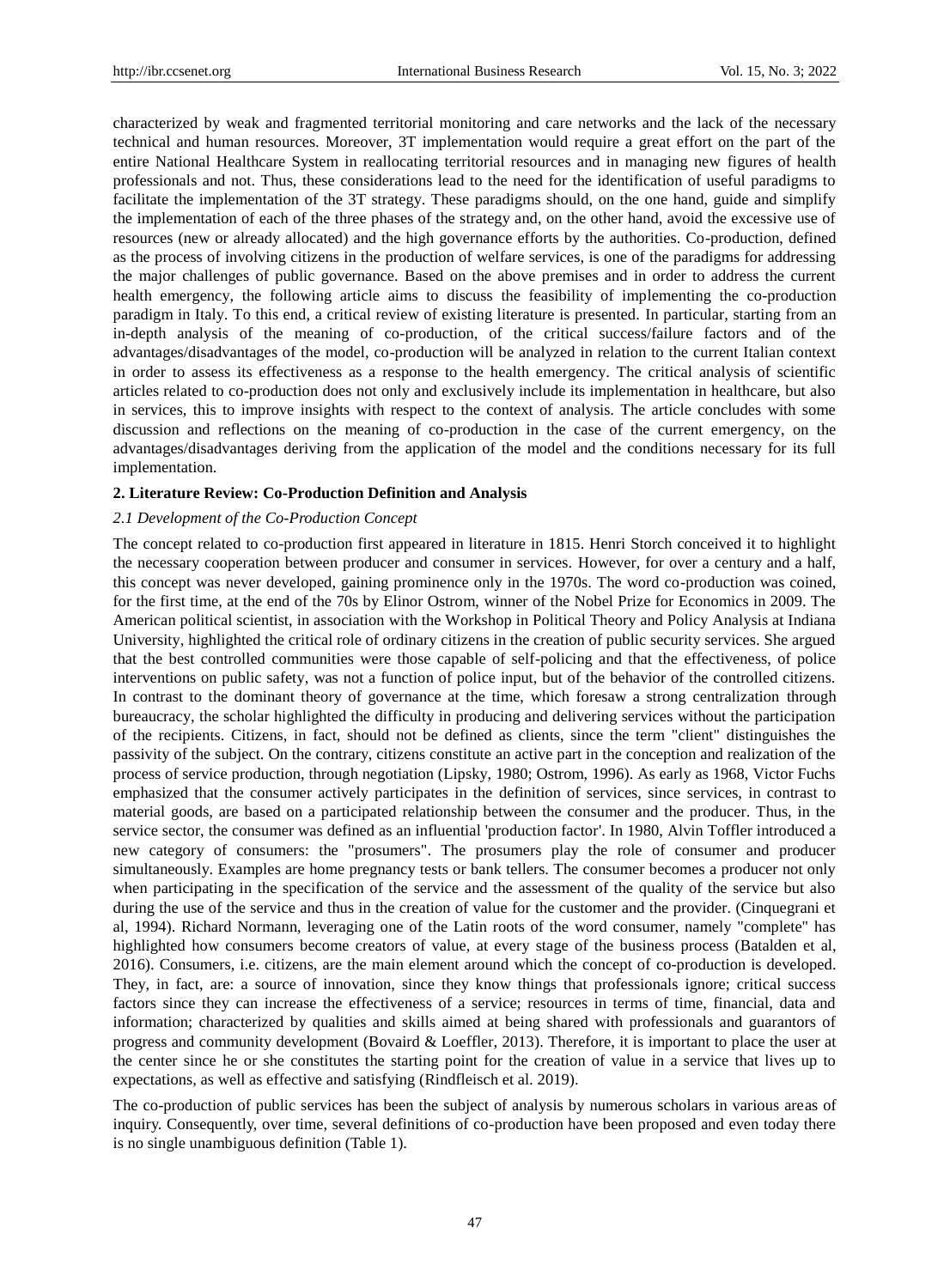| $\rm No$       | Authors                   | Definitions                                                                                                                                                                            |
|----------------|---------------------------|----------------------------------------------------------------------------------------------------------------------------------------------------------------------------------------|
| 1              | Brudney & England (1983)  | "an emerging conception of the service delivery process which envisions direct<br>citizen involvement in the design and delivery of city services with professional<br>service agents" |
| $\overline{2}$ | Ostrom (1996)             | "By co-production,                                                                                                                                                                     |
|                |                           | I mean the process through which inputs used to produce a good or service are<br>contributed by individuals<br>who are not "in" the same organization."                                |
| $\overline{3}$ | Ramirez (1999)            | "Value co-produced by two or more actors, withand for each other, with and for<br>vet other actors"                                                                                    |
| $\overline{4}$ | Joshi                     | "Institutionalisedco-production is the provision of public services (broadly                                                                                                           |
|                | &                         | defined, to includeregulation) through regular, long-term relationships between                                                                                                        |
|                | Moore (2004)              | state agenciesand organised groups of citizens, where both make substantial<br>resourcecontributions."                                                                                 |
| 5              | Bovaird (2007)            | "We define user and community co-production as the provision of services                                                                                                               |
|                |                           | through regular, long-term relationships between professionalized service                                                                                                              |
|                |                           | providers (in any sector) and service users or other members of the community,                                                                                                         |
|                |                           | where all parties make substantial resource contributions"                                                                                                                             |
| 6              | Alford (2009)             | "Co-production is any active behavior by anyone outside the government agency<br>which: is conjoint with agency production or is independent of it but prompted                        |
|                |                           | by some action of the agency; is at least partly voluntary; and either intentionally                                                                                                   |
|                |                           | creates private and/or public value, in the form of either outputs or outcomes"                                                                                                        |
| $\overline{7}$ | Boyle & Harris (2009)     | "Co-production means delivering public services in an equal and reciprocal                                                                                                             |
|                |                           | relationship between professionals, people using services, their families and their                                                                                                    |
|                |                           | neighbours. Where activities are co-produced in this way, both services and                                                                                                            |
|                |                           | neighbourhoods become far more effective agents of change."                                                                                                                            |
| 8              | OECD (2011)               | "collaborative approaches where citizens or service users engage in partnerships                                                                                                       |
| 9              |                           | with service professionals in the design and delivery of a public service"                                                                                                             |
|                | Bovaird & Loeffler (2013) | "Co-production is "public services and citizens making better use of each other"<br>s assets and resources to achieve better outcomes or improved efficiency"                          |
| 10             | Fledderus (2015)          | "an arrangement within which both customers and producers contribute various                                                                                                           |
|                |                           | activities at the point of public service delivery."                                                                                                                                   |
| 11             | Brandsen & Honingh (2016) | "Co-production is a relationship between a paid employee of an organization and                                                                                                        |
|                |                           | (groups of) individual citizens that requires a direct and active contribution from                                                                                                    |
|                |                           | these citizens to the work of the organization"                                                                                                                                        |
| 12             | Nabatchi et al. (2017)    | "the involvement of both users and public sector professionals in the delivery of                                                                                                      |
|                |                           | public services"                                                                                                                                                                       |

## Table 1. definitions of co-production

Analysis of the various definitions reveals the main factors that characterize the co-production:

it is a collaborative approach based on regular, institutionalised, long-term relationships between state agencies and service user or other member of the community (i.e. citizens, organized groups of citizens, non profit organizations) aimed at responding effectively to citizens' demand for services and at improve the use of public and community assents and to

# *2.2 Categorization of Co-Production Patterns*

The definition analysis shows that the creation of conditions enabling citizens to co-create is mandatory. These conditions must allow effective user-producer interaction by fostering integration between the actors through elements such as: procedures, regulations, physical artefacts, technological systems, sharing platforms, communication systems etc (Verma et al., 2012; Schiavone et al., 2020). Alford (2009) believes that governmental organizations themselves should require citizen input into the production process and thus establish the necessary conditions that can enable it. Pestoff (2012) makes explicit that governments should look for innovative methods in order to involve citizens in co-production activities. In this way, the user experiences an experience from which positive emotional, cognitive and behavioral feelings arise (Schiavone et al., 2020).

Based on the nature of the relationship between citizens and public administration Osborne et al. (2016) identified four different types of co-production in public service delivery (Table 2).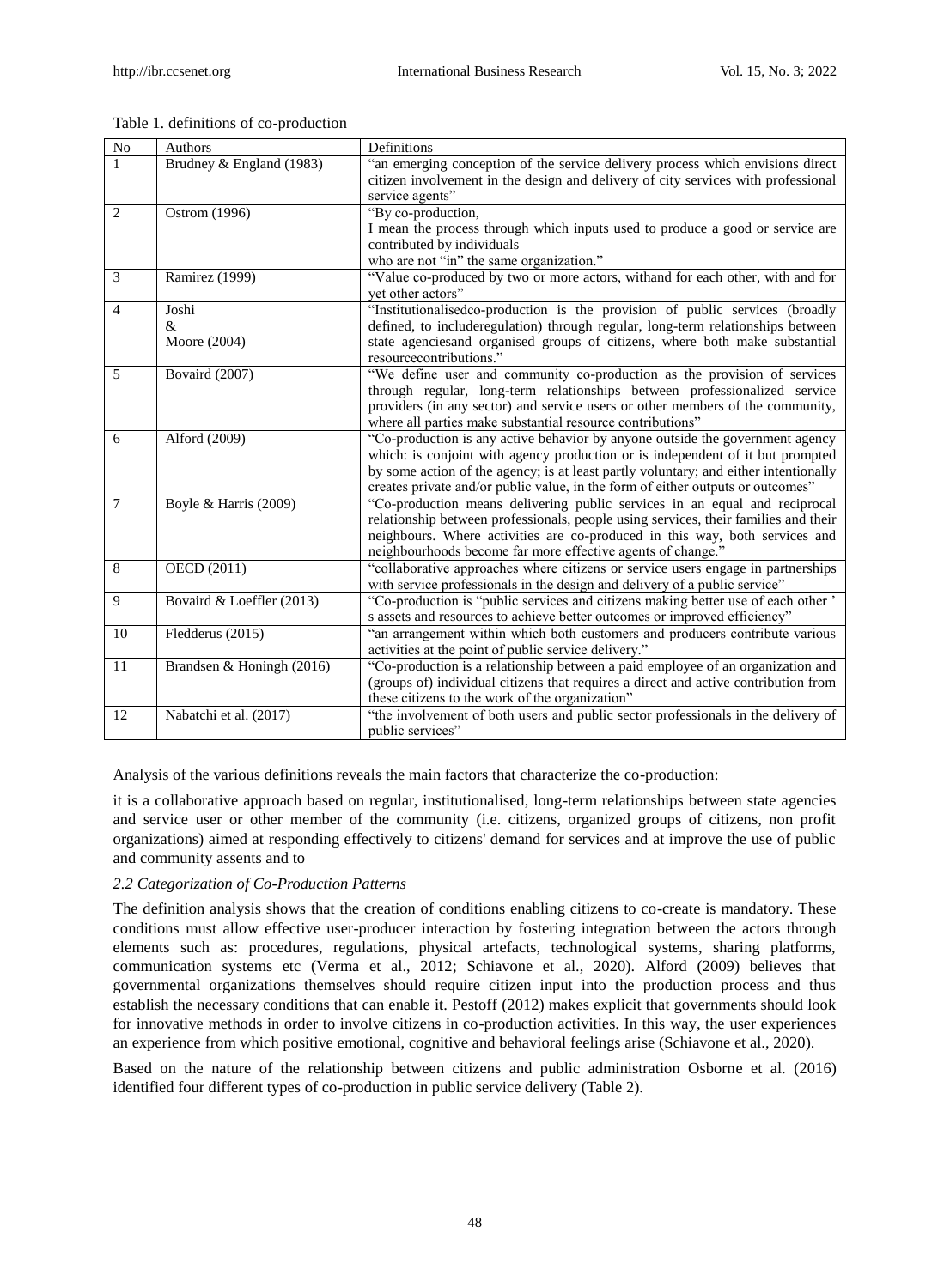Table 2. The four types of co-production

|                             | Locus of co-production |                        |                          |                                                                      |
|-----------------------------|------------------------|------------------------|--------------------------|----------------------------------------------------------------------|
|                             |                        | Individual<br>service  | Service<br>system        |                                                                      |
| Nature of co-<br>production | Involuntary            | $I: Co-$<br>production | III: Co-<br>construction | Towards the<br>co-creation<br>$($ or co-<br>destruction)<br>of value |
|                             | <b>Voluntary</b>       | IĿ<br>Co-design        | IV: Co-<br>Innovation    |                                                                      |

The vertical dimension of the framework incorporates the "Nature of co-production" i.e. how the authorities involve the citizen or community in the design and evaluation of services.

The horizontal dimension concerns the "Locus of co-production" i.e. the impact of the individual service or a system of services.

Each quadrant also corresponds to a different value of co-production for the citizen and the community. Quadrant I concerns CO-PRODUCTION. It represents a type of pure co-production in which the user co-produces the service experience with the service staff. This process is involuntary in that it may be unconscious on the part of the user. A fundamental characteristic is that it is impossible to avoid involvement during the process, since even resistance or rejection of an act of co-production by the user is equated with an act of direct or indirect involvement. Consequently, both parties choose whether or not to engage in this existing process to try to improve the experience, the process and the resulting results, or to ignore it and accept the indirect implications anyway. Conscious active engagement of those involved, however, brings improvement in the production process and in the quality of service delivery. Quadrant II concerns CO-DESIGN, i.e. co-production as a conscious and voluntary act. It creates value within public service delivery systems with the goal of improving the design and delivery process. It requires the active involvement of the service user in all processes, from design to evaluation, in order to improve the performance of existing public services. Quadrant III pertains to CO-CONSTRUCTION, that is, the intrinsic experience of the service user interacting with the service system to co-construct public value. On the one hand, the service user's personal life experience will influence how they relate to the service, thus bringing expectations or abilities to the service experience. While the lived experience within the entire service system will impact the 'personal experience of the service user. Finally, Quadrant IV is about CO-INNOVATION. It focuses on the voluntary and informed involvement of the service user in order to improve the existing service and introduce new forms of public service delivery. There is a high level of attention on how the production of the service takes place within the system itself and on the possibility of introducing new tools and methodologies useful for improving the quality of services.

The co-production contributes to the:

*IQ-IIQ*: external, social, impact and effectiveness of public services in real time;

*IIIQ*: sense of well-being that results from this realtime activity;

*IVQ*: facilitatation of the evolution of individual and community capacity to respond independently to social needs in the future.

The involuntary nature of co-production should not be understood as a total absence of systems and policies for collaboration or regulation of relations between authorities and citizens. Only the activation of forms of co-production is involuntary. In fact, if they generate value, they must be institutionalized and regulated in order to be sustainable. Obviously, efforts to implement a co-production relationship on a voluntary basis will require greater commitment and a less spontaneous process of introduction. This observation can also be applied to the locus of co-production. Co-production for the individual service will require far less governance effort than implementing co-production across a system of services. This is because the number of actors involved in the relationship tends to increase with the complexity of the relationship and the number of services to be integrated. However, Osborne et al. (2016) highlighted that as levels of difficulty increase from involuntary to voluntary in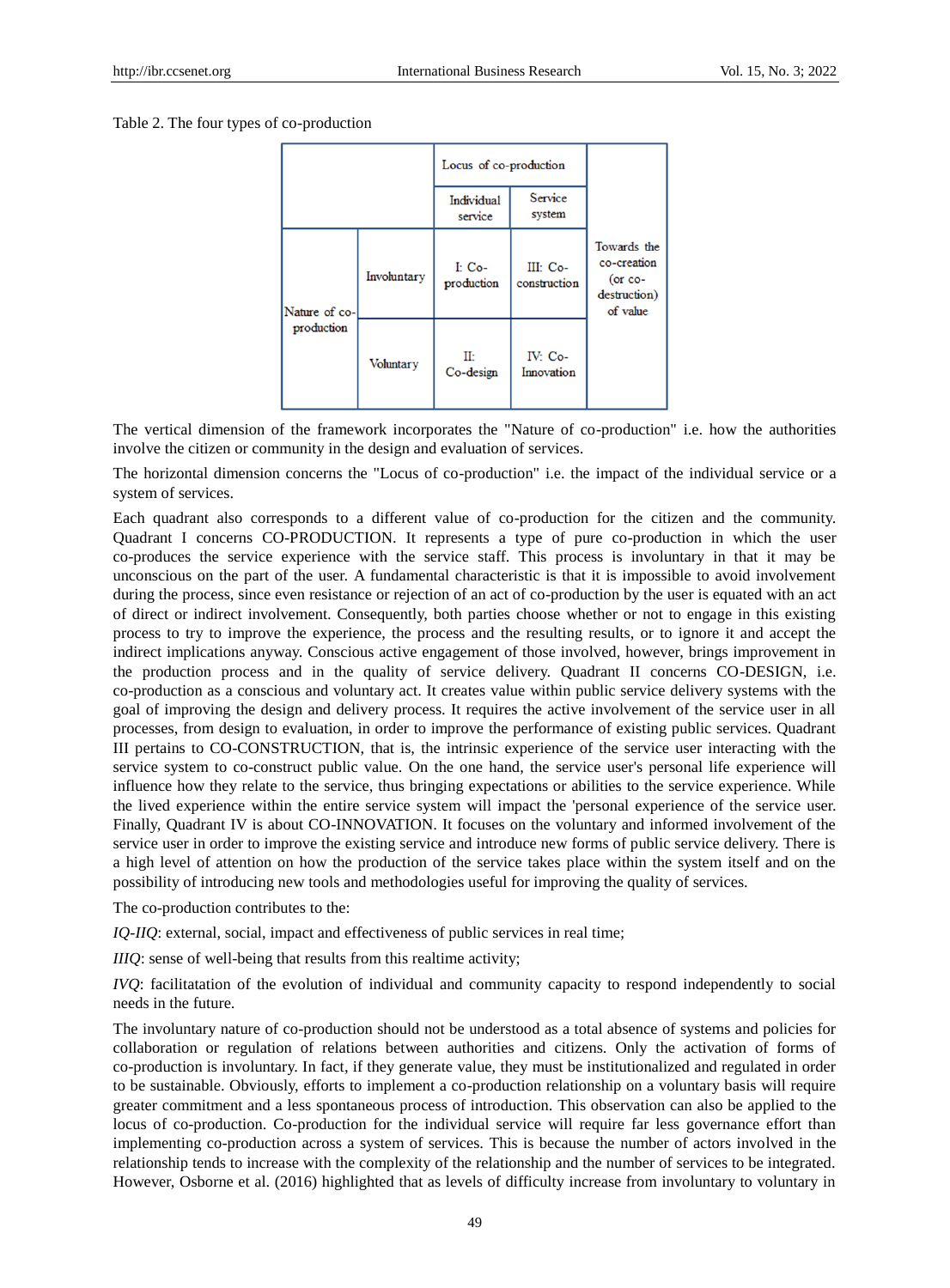nature and from single service to Service System, the benefits potentially achievable would prompt authorities to begin a journey of implementing co-production processes.

#### *2.3 Advantages and Disadvantages*

The concept of co-production highlights the inseparable link between the production and consumption of services. The service is created only if its recipient takes part in its production process, and its quality is the result of a strong influence between the client and the service provider. The greater the client's participation in the service production process, the greater the effectiveness of the results achieved. Co-production generates direct benefits for citizens, the community and service providers. Service users, being involved in the production process, can directly influence the results. This is an important advantage as it enables the production of services that conform to the expectations and needs of consumers. Users do not evaluate the service only by experiencing the impact on their lives that results from its use, but by evaluating the entire process of providing the good such as the professionalism of the medical staff or the cleanliness of the department. In this way, more weight is given to the customer's evaluation, which has the greatest impact on how the service is produced (Cepiku et al., 2014). In addition, the possibility of soliciting the impulse of citizens to contribute to the creation of value for the community is developed. In fact, co-production is a source of citizen transformation, as it enables the rebirth of democracy in modern welfare states by ensuring new connections, erected on ethical norms, trust and accountability, between citizens and the state (Alford, 2011; Cahn et al., 2012; Ostrom, 1996; Pestoff, 2006, 2009; Vamstad, 2012; Warren et al., 1982:593; Cepiku et al., 2014).

These benefits can be of different nature and can be relevant for a multitude of stakeholders (Bovaird et al., 2013). For example, citizens might experience benefits related to extrinsic rewards such as economic benefits or intrinsic rewards such as solidarity and altruism, as well as desired changes to regulations (Alford 2009). Service users enjoy higher quality public services that are more responsive to their needs and aimed at providing a better quality of life. The community may well experience an increase in social capital and social cohesion. Staff may gain more responsibility and motivation through customer satisfaction, and trust in institutions may experience increased support from citizens and greater stability.

In addition to the advantages listed above, possible disadvantages of co-production are discernible in the literature. One of them concerns the disparity between social classes, as co-production would be accessible only to specific groups leading to the exclusion of others (Bovaird & Downe, 2008; Brandsen & Helderman, 2012; Sharp, 1980; Cepiku et al., 2014). Another disadvantage relates to the possible risk of fraud or malpractice if resources were allocated to users. Again, there could be increases in transaction costs and, due to the high customization of services, a decrease in economies of scale. In addition, excessive fragmentation would be detrimental to the whole-of-government approach of governments. However, these disadvantages must be considered as situations to be solved for an effective and efficient implementation of a co-production model (Cepiku and Giordano, 2014).

#### *2.4 Critical Success Factor and Barriers*

There are three types of motivational factors that drive people's behaviors: extrinsic, intrinsic, and prosocial motivations (Cepiku et al., 2020). Extrinsic motivation refers to the willingness to engage because it is driven by outcomes external to the work itself (Amabile 1993; Brief and Aldag 1977). Intrinsic motivation refers to the desire to engage related to interest and pleasure in performing a given task (Ryan and Deci 2000). Finally, prosocial motivation concerns the willingness to engage in order to positively impact the lives of others (Grant 2008). These three motivations have been analyzed in correlation to the concept of coproduction, classifying them into strictly individual or community-related motivations. For example, Alford (2009) links the desire for tangible benefits to a strictly personal and individual material interest. However, there are needs and values that drive individuals to participate in co-production projects even if it disadvantages them financially or ensures no economic return. For example there is the need for sociality (Sharp, 1980; Alford, 2002; Verschuere et al., 2012; Vanleene et al., 2017) or normative values that move citizens towards non-tangible rewards such as satisfaction for good deeds. This is where self-determination theory comes in. It suggests that intrinsically motivated people coproduce because they enjoy performing coproductive activities (Fledderus et al., 2015), and the activities in which they are involved attract their interest, increase their self-esteem and self-determination (Alford, 2002). Finally, it is important to note the importance of prosocial motivation in influencing the willingness to co-produce. Indeed, although there are multiple types of co-producers, they are all driven more by prosociality than by other extrinsic motivations (Cepiku et al., 2020).

## **3. The Application of Co-Production in Healthcare**

Hippocrates argued that the physician should not only do what is right but also allow the patient to collaborate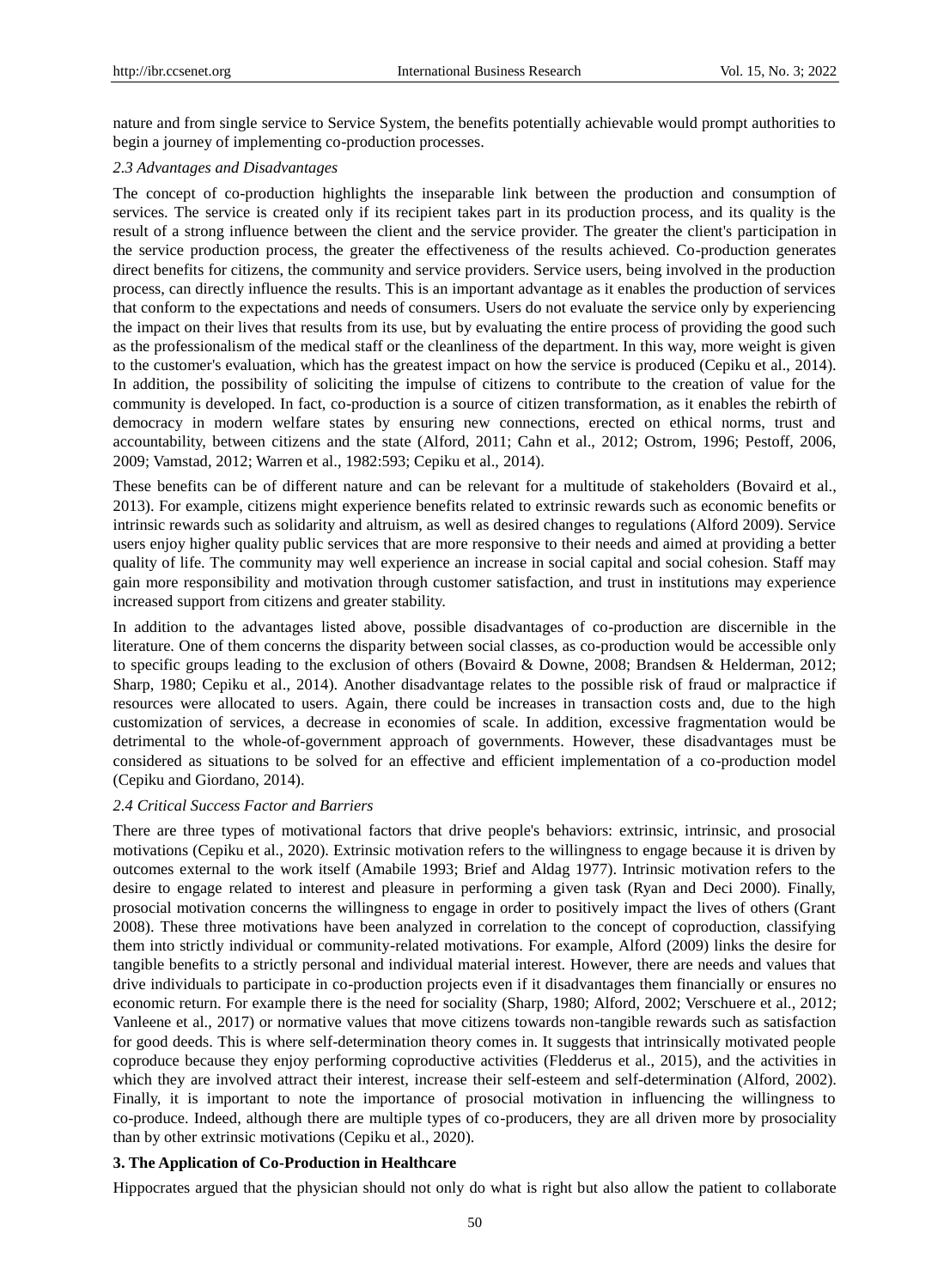(Batalden et al., 2016). Co-production in healthcare allows not only for better outcomes, but also for the development of a shared perception of the problem and thus the determination of a shared plan for service evaluation and management (Batalden et al., 2016). Many studies on co-production in Healthcare have highlighted the benefits at both the systemic and micro organizational levels for both patients and citizens. Vennik et al. (2016) identify the three benefits that providers derive from co-production, related to "quality-of-care logic," "organizational logic," and "market logic." With respect to the quality-of-care rationale, co-production allows providers to understand how patients experience care delivery and consequently improve the quality of care based on experiences. Regarding "organizational logic," co-production allows for improvements in organizational aspects within the hospital. For example, the organization of a department or an infusion room. Finally regarding the "market logic", by implementing co-production projects, the hospital can strengthen its market position, improve public relations, meet the conditions of health insurers and finally share national health trends such as more transparency and patient participation. There are many benefits of co-production that professionals enjoy (Marsilio et al., 2021). They experience: increased job satisfaction (Den Boer et al., 2017; Ding et al.2019; Van del Meer et al., 2018); increased well-being both physically and mentally (Den Boer et al., 2017; Van der Meer et al., 2018; Finamore et al., 2020); increased work engagement and motivation due to active involvement and increased willingness to perform their tasks (Ding et al., 2019; Chen et al., 2015; Hastings et al., 2018); a positive change in behavior related not only to skills but to how one relates to patients by developing more empathy (Lamph et al., 2018; Finamore et al, 2020, Hastings et al., 2018, Dickens et al., 2019; Davies et al., 2014, Horgan et al., 2018, Mannig et al., 2017); increased trust patients place in them (Banyte et al., 2014; Jo et al., 2019). The benefits enjoyed by patients are those most analyzed in the literature (Marsilio et al., 2021): improved health status, greater satisfaction, empowerment understood as active involvement in personalized treatment and care plans, self-management, self-efficacy, self-esteem, self-confidence, eustress, learning, a change in behavior, awareness of problems, cost savings.

Finally, co-production in healthcare also creates value for the generality of citizens classified in value for the community and value for society (Cepiku et al. 2020). Value to the community is understood as increasing citizens' trust in providers and better understanding of service costs and procedures through direct collaboration. Value to society was defined as the result of three co-production effects: democratization of the process, equitable distribution of effects on society, and increasing public acceptance.

A final but relevant advantage of co-production is its being an iso-resource model. It does not require large investments, the necessary hiring of new staff or control systems. As a result, it is an advantageous tool with no significant burden (Cepiku et al., 2020)

Previously, the traditional system of production and delivery of health services was characterized by a strong central role of professionals, who were the only ones who had to design and deliver services to patients. In contrast, the latter were considered passive recipients of services and had no say, or possibility of intervention, in the process of service formation (Boivin, 2012; Farr, 2012; Vennik et al., 2015).

In the last decades, the concept of service co-production is gaining importance in the field of health care provision, where it is associated with some buzzwords, such as: patient empowerment, patient involvement, patient-centered care, and self-management of care (Adams, 2011; Bate & Robert, 2007; Vennik et al., 2015).

Co-production of health care services focusses on the establishment of a co-creating partnership between the provider and the user, in a "micro" perspective of enhanced value creation (Osborne et al. 2013). It implies that health care management is no longer oriented toward patient care, but rather the patient experience during the clinical service delivery process (Schiavone et al., 2020). A health service therefore involves a necessary form of collaboration between physician and patient, aimed at maximizing the quality of health and physical well-being, on various levels such as co-design and co-funding of services or co-assessment of services (Loeffler et al., 2013; Batalden et al., 2016).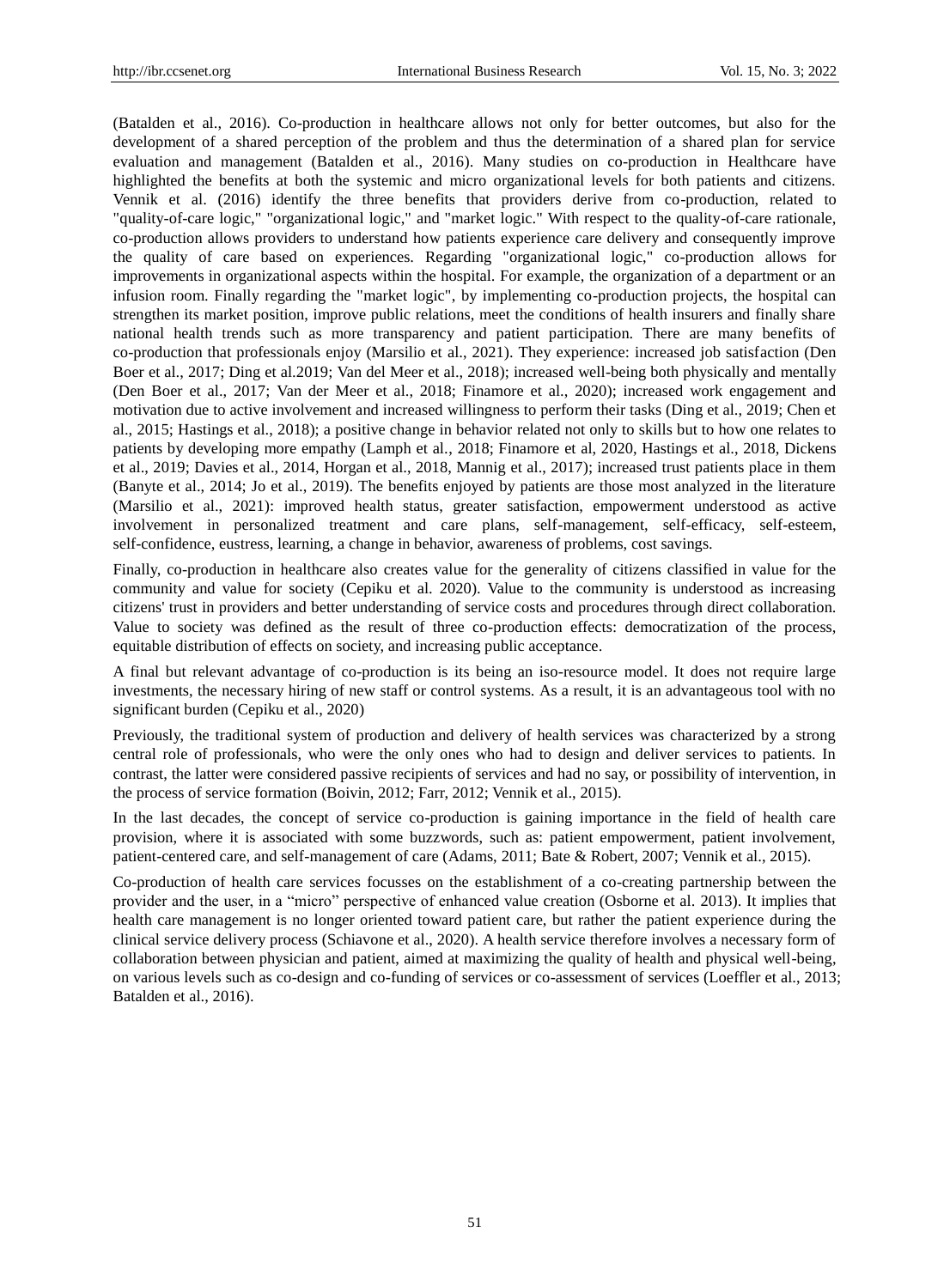| Level                | <b>Benefits</b>                                       | <b>Authors</b>                                   |
|----------------------|-------------------------------------------------------|--------------------------------------------------|
| <b>PROVIDERS</b>     | quality-of-care logic                                 | Vennik et al. (2016)                             |
|                      | organizational logic                                  | Vennik et al. (2016)                             |
|                      | market logic                                          | Vennik et al. $(2016)$                           |
| <b>PROFESSIONALS</b> | increased job satisfaction                            | Den Boer et al., 2017                            |
|                      |                                                       | Ding et al., 2019                                |
|                      |                                                       | Van del Meer et al., 2018                        |
|                      | increased well-being both physically and mentally     | Den Boer et al., 2017                            |
|                      |                                                       | Van der Meer et al., 2018                        |
|                      |                                                       | Finamore et al., 2020                            |
|                      | increased work engagement and motivation              | Ding et al, 2017                                 |
|                      |                                                       | Chen et al., 2015                                |
|                      |                                                       | Hastings et al., 2018                            |
|                      | change in behavior                                    | Lamph et al., 2018                               |
|                      |                                                       | Finamore et al, 2020                             |
|                      |                                                       | Hastings et al., 2018                            |
|                      |                                                       | Dickens et al., 2019                             |
|                      |                                                       | Davies et al., 2014                              |
|                      |                                                       | Horgan et al., 2018                              |
|                      |                                                       | Mannig et al., 2017                              |
|                      | More trust by patients                                | Banyte et al., 2014                              |
|                      |                                                       | Jo et al., 2019                                  |
| <b>PATIENTS</b>      | improved health status                                | Span det al., 2018                               |
|                      |                                                       | Brown et al., 2020                               |
|                      |                                                       | Sweeney et al., 2015                             |
|                      |                                                       | Pham et al., 2019                                |
|                      | satisfaction                                          | Ding et al., 2019                                |
|                      |                                                       | Sweeney et al., 2015<br>Hau et al., 2018         |
|                      |                                                       |                                                  |
|                      | empowerment                                           | McAllister et al., 2018<br>Marsilio et al., 2021 |
|                      | self-management                                       |                                                  |
|                      | self-efficacy, self-esteem, self-confidence, eustress | Marsilio et al., 2021                            |
|                      | learning                                              | $\overline{\text{M}}$ arsilio et al., 2021       |
|                      | change in behavior, awareness of problems             | Marsilio et al., 2021                            |
|                      | cost savings                                          | Marsilio et al., 2021                            |
| <b>COMMUNITY</b>     | Value for community                                   | Cepiku et al., 2020                              |
|                      | Value for society                                     | Cepiku et al., 2020                              |

Table 3. Benefits of co-production for providers, professional, patients, community

## **4. The Application of Co-Production as a Solution to the Covid-19 Emergency**

In Italy, the National Health System is finally disengaging from the previous "hospital-centric" logic that has contributed so much to aggravate, especially in some regions, the impact of the new coronavirus epidemic and, finally, articulate the system on three pillars, all fundamental and balanced between them: the hospital, general medicine and territorial public health. The same FIMMG national secretary highlighted how in the first phase of the emergency the government completely bypassed territorial assistance. There was a strong strengthening of hospitals, new facilities were created, intensive care beds were increased and only later was it delegated to the regions to organize through the USCA-U (Special Continuity of Care Units), the territorial assistance (Cepiku et al., 2020). Each USCA has the task of assisting COVID-19 patients at home, hospitalizing, early and exclusively, serious cases, thus supporting general practitioners in the management of COVID or suspected COVID patients in the territory. They should have been set up by March 20, 2020 on the entire national territory but, at the end of the year, the differences between the various Italian regions were evident. The majority of the regions managed to deliberate the Usca within the tight timeframe indicated by the national law. Their actual implementation, with the constitution of dedicated teams, however, has in fact undergone different delays in the various regions. The main problem is that the constitution of the Usca takes place on voluntary adhesion of medical personnel. There is no recruitment activity, therefore, in many cases, the number of accessions has not been sufficient to cover the required posts. Moreover, the means of transport and the necessary devices of individual protection are often lacking. The Usca, therefore, which could have been a way of strengthening the territorial garrisons and developing tracking activities, has not had the diffusion and use hoped for. Today, after almost two years, the objective is to create at least one every 100,000 inhabitants and therefore 600 throughout Italy. Currently, a document is being developed by Agenas and the Ministry of Health on "Models and standards for the development of territorial care in the National Health Service". It is aimed at defining the structure and tasks of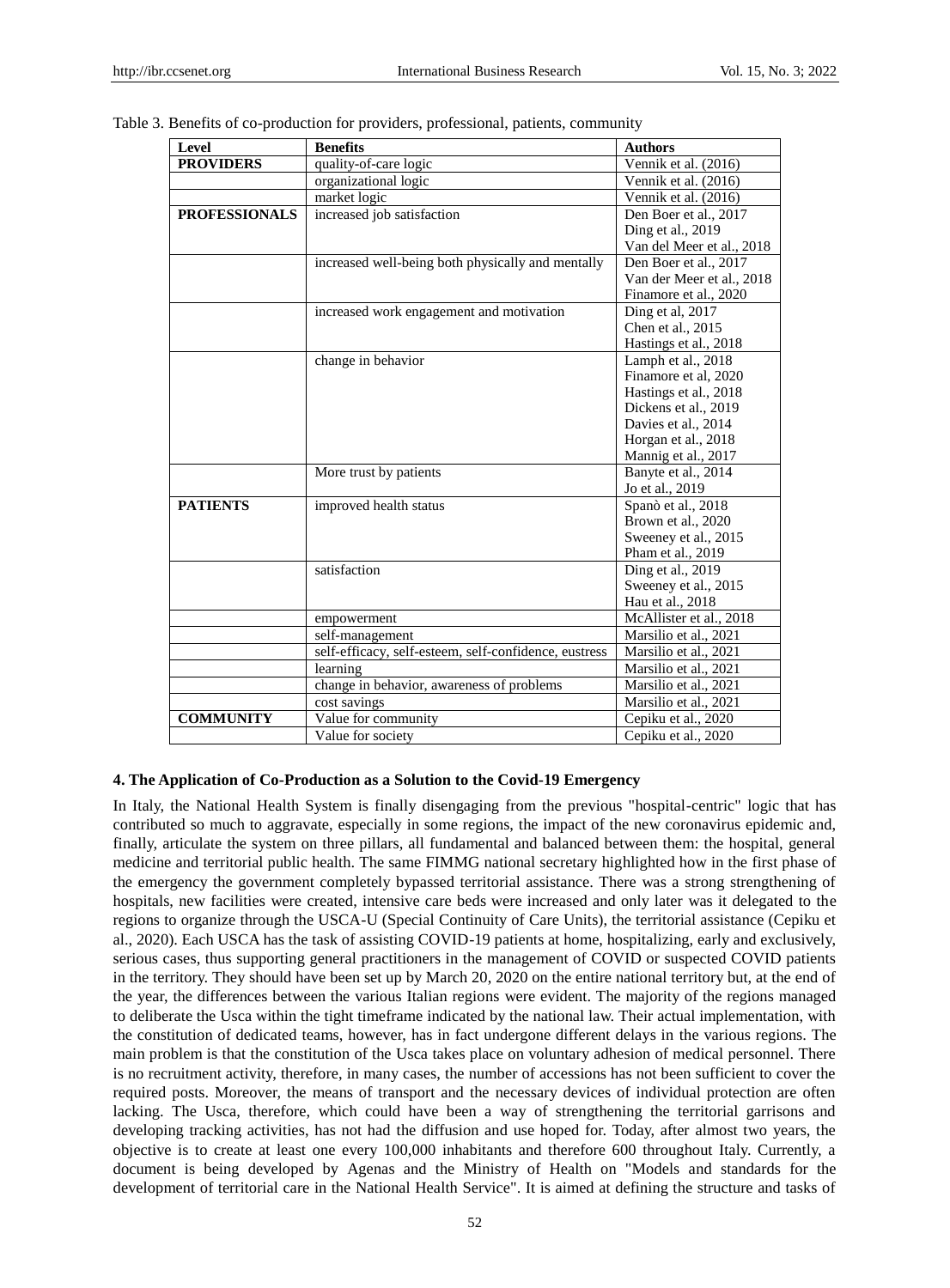the USCA for the coming years. This document, which in the coming weeks should receive the green light from the Regions, is one of the crucial measures envisaged for spending the resources of the NRHP on the territory. The Usca will be composed from at least 1 doctor and 1 nurse every 100.000 inhabitants and they will operate on the territory also through the use of instruments of telemedicine like the televisita or the teleassistance. They will not replace but support, for a defined time, the professionals responsible for taking care of the patient and the community. The real problem, however, is that they require professional figures, of which there is currently no availability, thus presenting as not inclusive enough and there is no homogeneous diffusion at the territorial level (Cepiku et al., 2020).

The weakness of territorial assistance, assistance that was already neglected and impoverished in some regions before the emergency developed, represents in fact a fundamental problem for the establishment of a model of co-production. It is therefore necessary to reorganize territorial health care in such a way that the dehospitalization process is accompanied by a corresponding and contextual strengthening of health care on the territory and coordination between general practitioners and specialists (Benvenuto et al., 2020) . This, in order to decongest hospitals and meet the needs of continuity of care at home, decreasing in fact readmissions to hospital and educating patients to safety in the continuity of care, the so-called transitional care. This involves, for example, the use of mobile units for swabs and serological tests, home care protocols for paucisymptomatic patients, and telemedicine tools. Essential is in fact the use of digital systems such as Apps, online portals that allow the exchange of information, teleconsultations, tele-monitoring and so on. Such a widespread organization allows to (Cepiku et al., 2020): lighten hospitals, improve clinical effectiveness and decrease the contagion of operators and citizens.

The second fundamental component for the application of co-production is the collaboration of the community and therefore the citizens, that is, the development of a community-based approach, a method based on the principle of participation that should promote the empowerment of the community, equipping it with a structure that can facilitate the management of the emergency. In fact, the government, in this emergency, as in all crisis situations that may affect the country, needs a strong collaboration with a range of partners, not only governmental but citizens and non-profit organizations (Kapucu, 2006; Miao et al., 2020).

In this perspective, co-production is fertile ground that our country needs to implement the so-called 3T strategy.

The 3T strategy is considered as one of the best models to respond to the pandemic crisis requires great efforts from the health care system. These efforts could be in vain if citizens do not actively participate in service delivery processes (OASI 2020). Thus, co-production in Italy emerges as the necessary tool to address the pandemic. In fact, the model is optimal for the effective application of the "three T strategy". The three Ts stand for:

- Test as many people as possible with swabs or serological tests;

- Follow up contacts of positive cases with apps or surveys to test them and isolate them from the community;

- Treating sick people with coordinated care in the hospital or at home.

Around the world, different levels of co-production have been implemented to make adoption of the 3T strategy effective and efficient (for example):

- Most countries have encouraged the use of face masks and personal protective equipment (co-production)

- South Korea: SMG COVID-19 Rapid Response team (SCoRR team) has been formed, including epidemiologists, SMG Special Judicial Police Bureau for Public Safety, and administrative experts such as public health officials, who support epidemiological investigation and operate countermeasures in case of hospital infections or group outbreaks due to unknown sources (Co-construction)

- Pakistan: Researchers from the Medical Research Council, the National Institute of Health, and other academic and policy institutions collaborated on a new platform to collect and analyze local data to inform and shape government response (Co-Design) (Marten et al., 2021).

- Germany: The German National Academy of Sciences convened a panel of experts including philosophers, historians of science, theologians, and jurists to advise the government on how to ethically emerge from initial arrests and relax its restrictive policies (Co-Innovation) (Marten et al., 2021).

- Italy: The Veneto region approved guidelines for volunteer activities under the Covid-19 epidemiological emergency (Co-Innovation) (Cepiku et al., 2020).

- England: NHS call in March 2020 for 250,000 UK volunteers to help address the consequences of Covid-19 (Co-Innovation) (Cepiku et al., 2020).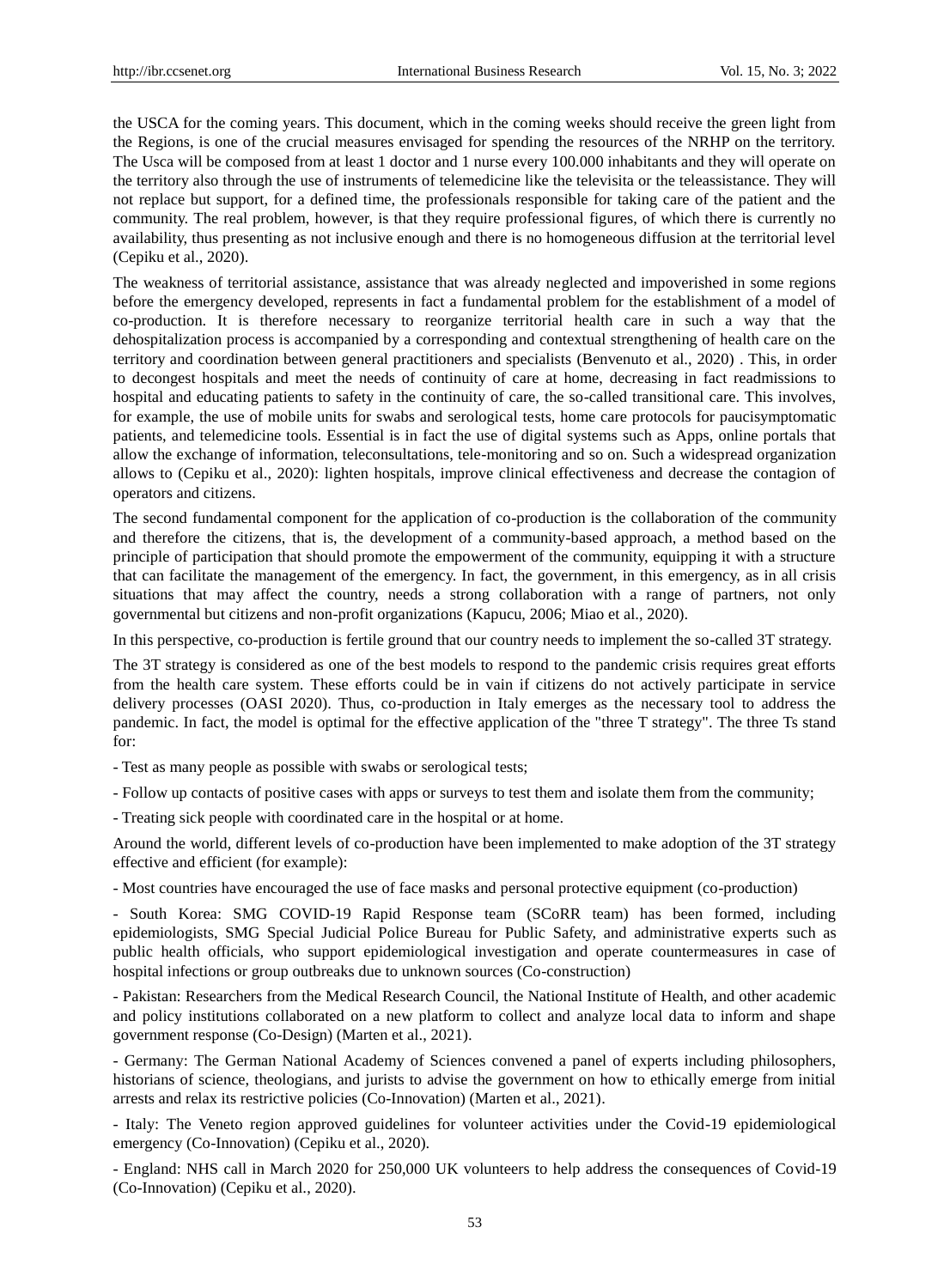The first two T's of the paradigm outlined above are actions that through citizen empowerment can be accomplished with speed and few problems.

Rapid swabs, although not as effective as a molecular swab, have often been one of the vehicles for virus detection in asymptomatic or paucisymptomatic individuals. At a time when, on the one hand, the same eligible persons are not able to use molecular swabs through the SSN and, on the other hand, the rapidity of contagion of the Omicron variant may cause the circulation of an important number of positive but unaware subjects, rapid swabs appear to be one of the possible solutions to calm the number of potential infected citizens and induce them towards isolation in case a positivity is detected.

The solution identified by Prenestini and Marsilio (2022) is to trigger a path of co-production of prevention activities to Covid-19 that also allows citizens to self-test at home to define with greater confidence their freedom of movement, while maintaining the recommendations in terms of distance, masks, sanitation.

There is therefore a need to involve citizens.

The natural willingness of citizens to collaborate in co-production processes in the Covid-19 context, arises essentially for three reasons:

1. SOCIAL MOTIVATION: A greater sensitivity develops as well as a greater sense of community and belonging. People are willing to help in emergency situations. An example of this is the multitude of volunteers organized into non-profit organizations who have volunteered to help the vulnerable, provide home care, medicine delivery, etc;

2. AFFECTIVE MOTIVATION: Concern for loved ones develops and this leads to a desire to protect them through individual medical devices and compliance with safety measures;

3. INDIVIDUAL MOTIVATION: the desire and need to protect oneself to avoid contagion develops.

During the crisis generated by Covid, there was a great mobilization by citizens, nonprofit organizations and associations to help the most vulnerable affected by the virus. A great example is that of the Chinese population. Following the development of the emergency and especially after the wide spread of the virus occurred due to the Spring Festival, an important national holiday in China, there was an exponential increase in volunteers to support those who needed more help. The Chinese government itself, over the past decade, has understood the vital role of citizenship and collaborative and volunteer activities, activities that have been established and consolidated since 2008 following the Sichuan earthquake and subsequently during the Beijing Olympics and the 2010 World Expo in Shanghai (Moore, 2019; Schwarz et al., 2020; Cheung et al., 2012; Miao et al., 2020). It is the government itself that authorizes organizations that manage volunteers to legitimize volunteer activities (Wu et al., 2018; Hu, 2020; Miao et al., 2020). This mechanism highlights a top-down version of co-production termed ''state co-production'' (Li et al., 2019; Miao et al., 2020), characterized by the state carrying out activities aimed at controlling critical components and defining priorities and goals to be pursued. Italy, for its part, has also witnessed a profound mobilization of community and nonprofit organizations. The Italian landscape is composed of many organizations that provide services and health care, such as: ANT, AIL, VIDAS, AVIS, voluntary hospital associations (AVO), social cooperatives dedicated to the non-self-sufficient elderly and those with various disabilities (Cepiku et al., 2020). Indeed, numerous organizations took the field during the covid-19 emergency. The Italian Red Cross, for example, in collaboration with the Ministry of Health, has gathered the support of hundreds of volunteers ready to give the help needed in this crisis situation. These volunteers are engaged, for example, in the free emergency drug service for the elderly and for all those who cannot go to the pharmacies on their own. It would be important to train these volunteers to be a real support tool for health workers and allow them to act with knowledge and effectiveness. Despite this, little importance has been given to the nonprofit sector. The intervention strategies defined have given little luster to this fundamental sector in this period of deep crisis.

## **5. Concluding Reflections**

The covid-19 emergency has brought to light the numerous problems that afflict the National Health Service. The national and regional policies adopted, focused on hospital-centered management of emergencies, have proved inadequate. The latter have led to profound pressures on hospitals, which have witnessed a rapid saturation of beds and a reduction in medical-surgical services. In addition, there has been a strong reduction in territorial health services as well as a high lack of resources for the prevention and treatment of covid patients. In fact, the management of the emergency was characterized by few reagents for swabs and serological tests started late, poor home treatment and tracking still in the experimental phase. These are the elements at the base of the three T's strategy in which the Government has shown its limits in dealing with the coronavirus emergency. From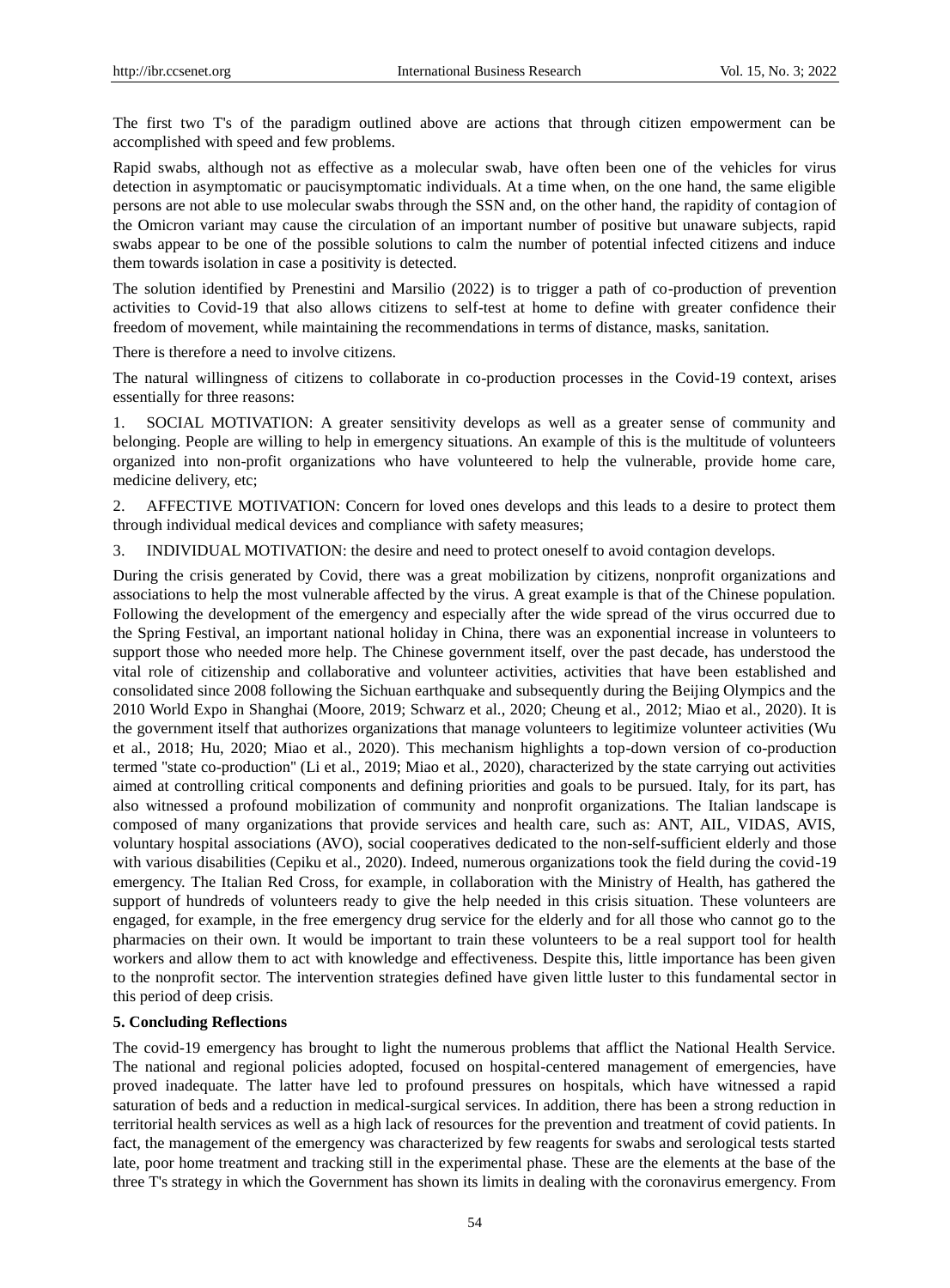the analysis carried out, it is clear that co-production is an important and suitable model for dealing with the crisis arising from the covid-19 pandemic. It presents itself as the tool of easy implementation, for the proper implementation of the three T's strategy, without high investment and management costs. The effectiveness of co-production is determined by:

- community trust in the authorities;
- planning of co-production activities;
- institutionalization of relations between community and authority;
- adequately train all the actors involved and therefore also citizens;
- ICT system to facilitate collaboration;
- Promotion and communication strategy (Cepiku et al., 2020)

The national government must play a key role in its implementation by providing the resources, tools, and incentives to train citizens, specialized nurses, and organizations so that they can be motivated and supported by the institutions. There is a need for more training, the development of new skills and knowledge not only for professionals but also for the community in order to train citizens prepared for emergency situations such as the one we are experiencing and who can carry out support activities for those involved in the front line. In fact, co-production is a valid tool between the health context, such as transitional care, and the pure services, i.e. those managed by ordinary citizens such as the distribution of medicines or the purchase and delivery of basic necessities to covid-19 patients forced into home isolation. It is essential to involve voluntary organizations, organizations that for their characteristics and propensity play a key role and high support to the health system. Moreover, for a co-production project to produce results, a redefinition of territorial assistance is essential. Also in this area, the Government is called to strengthen and reorganize the National Health Care System by providing a hospital network that allows a good distribution of resources and, above all, points to the improvement of the quality of health services within the national territory. An infrastructural renewal of this network is necessary. It is necessary to invest in digitalization, the unification of small hospitals and the renovation of larger ones. Digital is an important tool that brings health professionals closer to citizens and allows them to exchange useful information and carry out monitoring, teleconsultations in order to be always updated on the situation. The OASI 2020 report itself, among the strategic priorities to be put in place, recognizes the need to invest at least 30% of resources in digital health. In fact, numerous digital systems have been developed to ensure forms of communication between patients and doctors during emergency situations. An example is the #Accasa digital system, developed in Puglia, for home monitoring of patients suffering from covid. It emerges, therefore, the need to set up a collaborative governance that allows to involve government, community, private organizations to achieve results, complex or even impossible to achieve individually.

#### **References**

- Adams, S. A. (2011). Sourcing the crowd for health services improvement: The reflexive patient and "share-your-experience" websites. *Social Science and Medicine, 72(7*), 1069-1076. https.//doi.org/10.1016/j.socscimed.2011.02.001
- Alford, J. (2009). *Engaging Public Sector Clients: From Service Delivery to Co-Production*. Basingstoke: Palgrave. https://doi.org/10.1177/0020852310388739
- Alford, J. (2011). Public Value From Co-Production by Clients. In J. Bennington & M. H. Moore (Eds.), *Public Value: Theory & Practice*. Hampshire: Palgrave Macmillan. https://doi.org/10.1007/978-0-230-36431-8\_8
- Alfrod, J. (2002). Defining the Client in the Public Sector: A Social-Exchange Perspective. *Public Administration Review, 62*(3), 337-346. https://doi.org/10.1111/1540-6210.00183
- Amabile, T. M. (1993). Motivational Synergy: Toward New Conceptualizations of Intrinsic and Extrinsic Motivation in the Workplace. *Human Resource Management Review, 3*, 185-201. https://doi.org/10.1016/1053-4822(93)90012-S
- Banyte, J., Tarute, A., & Taujanskyte, I. (2014). Customer engagement into value creation: Determining factors and relations with loyalty. *Eng. Econ.*, *25*, 568-577. https://doi.org/10.1111/clr.12458\_544
- Barbier, E. B., & Burgess, J. C. (2020). Sustainability and development after COVID-19. *World Development, 135.* <https://doi.org/10.1016/j.worlddev.2020.105082>
- Batalden, M., Batalden, P., Margolis, P., Seid, M., Armstrong G., Opipari-Arrigan L., & Hartung, H. (2016). Co-production of healthcare service, *BMJ Quality & Safety*, *25,* 509-517.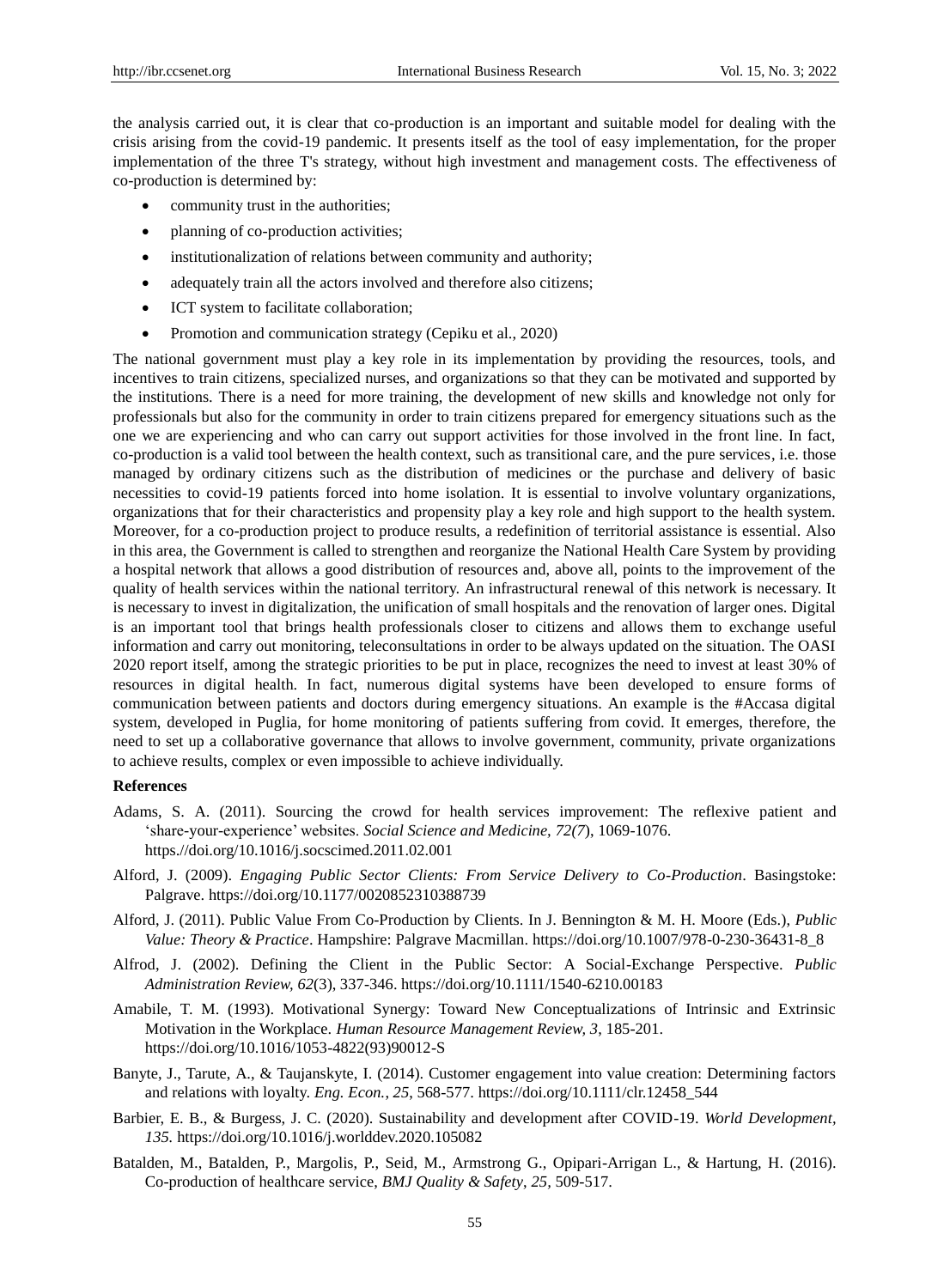https://doi.org/10.1136/bmjqs-2015-004315

- Bate, P., & Robert, G. (2007). *Bringing User Experience to Healthcare Improvement: The Concepts, Methods and Practices of Experience-based Design*. Oxford: Radcliffe Publishing.
- Benari, E. (1990). A Bureaucrat in Every Japanese Kitchen?: On Cultural Assumptions and Co-production. *Administration & Society*, *21*(4), 472-492[. https://doi.org/10.1177/009539979002100405](https://doi.org/10.1177/009539979002100405)
- Benvenuto, M., Rosa, A., & Viola, A. (2020). Analisi prospettica per il design di un nuovo dominio di pianificazione, programmazione e controllo sociotecnico nel settore della salute. *MECOSAN, 113,* 259-269 https://doi.org/10.3280/MESA2020-113030
- Boivin, A. (2012). *Patient and Public Involvement in Healthcare Improvement.* Ede: GVO drukkers & vormgevers B.V./Ponsen & Looijen.
- Bonomi, S. A., Cepiku, D., & Costumato, L. (2020). Co-produrre risposte alla pandemia il ruolo della user innovation in ambito sanitario. *MECOSAN, 113,* 271-278. https://doi.org/10.3280/MESA2020-113031
- Bovaird, T. (2007). Beyond Engagement and Participation: User and Community Co-production of Public Services. *Public Administration Review*, *67*(5), 846-860. https://doi.org/10.1111/j.1540-6210.2007.00773.x
- Bovaird, T., & Downe, J. (2008). *Innovation in Public Engagement and Co-production of Services. Policy Paper to Department of Communities and Local Government.* Cardiff: Cardiff Business School.
- Bovaird, T., & Loeffler, E. (2013). *Chapter 4 "We're all in this together: harnessing user and community co-production of public outcomes" in "Making Sense of the Future: Do We Need a New Model of Public Services?"* INLOGOV, University of Birmingham.
- Boyle, D., & Harris, M. (2009). *The Challenge of Co-Production. How equal partnerships between professionals and the public are crucial to improving public services, Nesta*, London. Retrieved from https://neweconomics.org/uploads/files/312ac8ce93a00d5973\_3im6i6t0e.pdf
- Bradesen, T., Steen, T., & Verschuere, B. (2008). *Co-Production e Co-Creation.* New York and London: Routledege Taylor and Fracis Group.
- Brandsen, T., & Helderman, J. (2012*).* The Conditions for Successful Co-Production in Housing: A Case Study of German Housing Cooperatives. In V. Pestoff, T. Brandsen & B. Verschuere (Eds.), *New Public Governance*, the Third Sector and Co-Production. New York: Routledge.
- Brandsen, T., & Honingh, M. (2016). Distinguishing Diferrent Types of Co-production: A conceptual Analysis Based on the Classical Definitions. *Public Administration Review*, *76*(3), 427-435. https://doi.org/10.1111/puar.12465
- Brief, P., & Aldag, R. J. (1977). The Intrinsic-Extrinsic Dichotomy: Toward Conceptual Clarity. *The Academy of Management Review, 2*(3), 496-500. https://doi.org/10.2307/257706
- Brown, J., Luderowski, A., Namusisi-Riley, J., Moore-Shelley, I., Bolton, M., & Bolton, D. (2020). Can a community-led intervention offering social support and health education improve maternal health? A repeated measures evaluation of the pact project run in a socially deprived london borough. *Int. J. Environ. Res. Public Health*, *17*, 2759. https://doi.org/ 10.3390/ijerph17082795
- Brudney, J. L., & England, R. E. (1983). Toward a Definition of the Coproduction Concept. *Public Administration Review*, *43*(1), 59-65. https://doi.org/10.2307/975300
- Cahn, E., & Gray, C. (2012). Co-Production From a Normative Perspective in V. Pestoff, T. Brandsen & B. Verschuere (Eds.)*, New Public Governance*, the Third Sector and Co-Production. New York: Routledge.
- Cepiku, D., & Giordano, F. (2014). Co-Production in Developing Countries: Insights from the community health workers experience, *Public Management Review*, *16*(3), 317-340. https://doi.org/10.1080/14719037.2013.822535
- Cepiku, D., Giordano, F., Magi, A., & Aloisantoni, E. (2020). Dall"ospedale alla co-produzione collettiva: come attivare la comunità per il contrasto al Covid-19. *MECOSAN*, *113,* 279-289. https://doi.org/10.3280/MESA2020-113032
- Chen, C. M., Lee, P. C., & Chou, C. H. (2015). The Impact of Coproductive Taxpayers" Supervisory Behaviors on the Job Involvement of Tax Collectors. *Rev. Public Pers. Adm.*, *35*, 278-304. https://doi.org/10.1177/0734371X14526417
- Cheung, C. K., Lo, T. W., & Liu, S. C. (2012). Measuring volunteering empowerment and competence in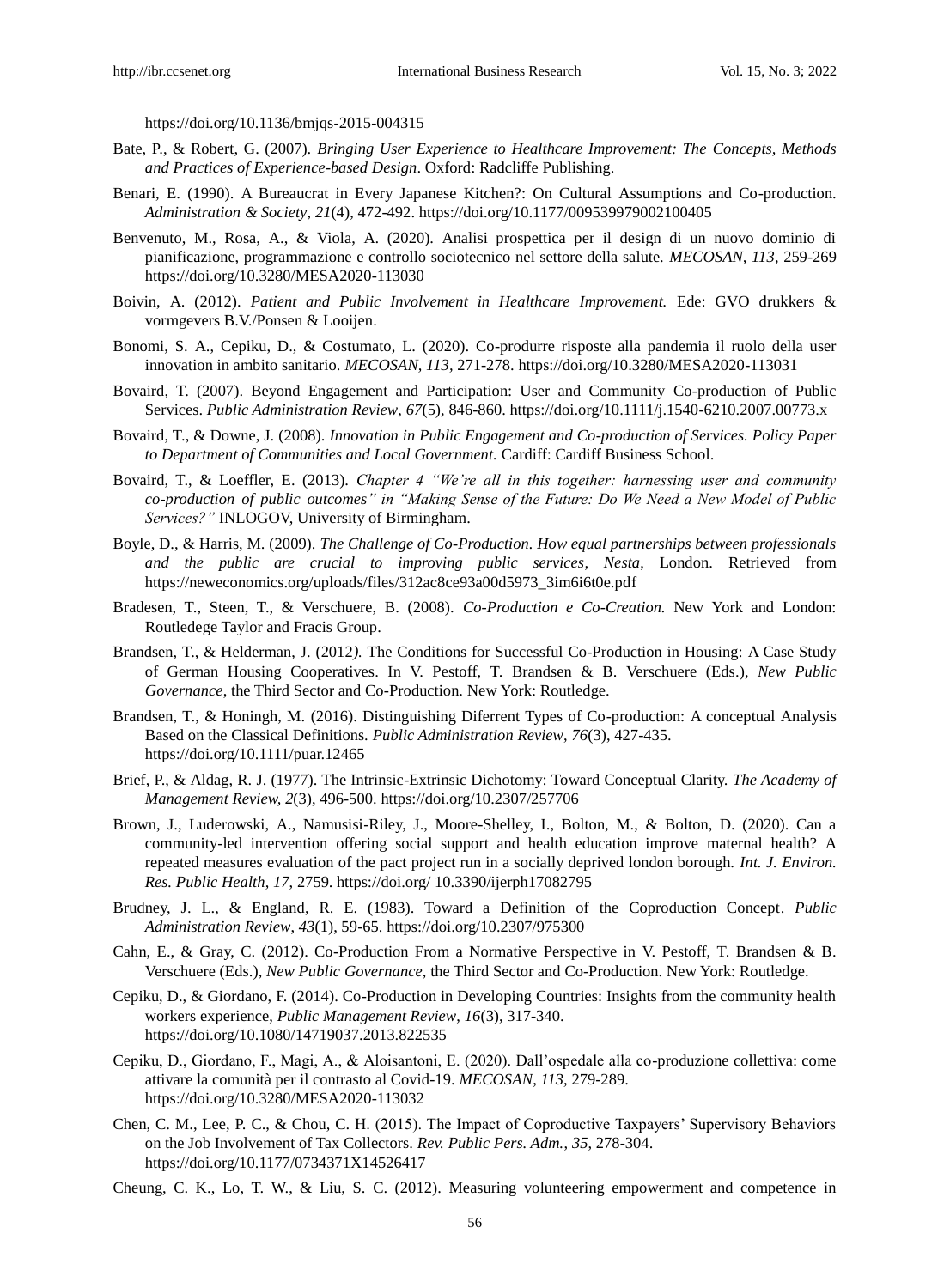Shanghai. *Administration in Social Work*, *36*(2), 149-174. https://doi.org/10.1080/03643107.2011.564722

- Cinquegrani, R., & Sicca L. M. (1994). Conoscenza e creazione di valore negli studi di Richard Normann. Alcuni spunti di riflessione. *Quaderni di Stoà, supplemento a Nord e Sud*. Settembre, 40-46.
- Davies, J., Sampson, M., Beesley, F., Smith, D., & Baldwin, V. (2014). An evaluation of Knowledge and Understanding Framework personality disorder awareness training: Can a co-production model be effective in a local NHS mental health Trust? *Personal. Ment. Health*, *7*, 161-168. https://doi.org/ 10.1002/pmh.1257
- Den Boer, J., Nieboer, A. P., & Cramm, J. M. (2017). A cross-sectional study investigating patient-centred care, co-creation of care, well-being and job satisfaction among nurses. *J. Nurs. Manag, 25*, 577-584. https://doi.org[/10.1111/jonm.12496](https://doi.org/10.1111/jonm.12496)
- Dickens, G. L., Lamont, E., Mullen, J., MacArthur, N., & Stirling, F. J. (2019). Mixed-methods evaluation of an educational intervention to change mental health nurses" attitudes to people diagnosed with borderline personality disorder. *J. Clin. Nurs.*, *28*, 2613-2623. https://doi.org/ 10.1111/jocn.14847
- Ding, B., Liu, W., Tsai, S.B., Gu, D., Bian, F., & Shao, X. (2019). Effect of patient participation on nurse and patient outcomes in inpatient healthcare. *Int. J. Environ. Res. Public Health*, *16*, 1344. https://doi.org/10.3390/ijerph16081344
- Elrond, J. K., & Fortenberry, J. L. (2017). The Hub-and-Spoke organization design: an avenue for serving patients well. *BMC Health Services Research*, *17*(suppl 1). https://doi.org/10.1186/s12913-017-2341-x
- Farr, M. C. (2012). *Understanding participation and power within collaborative processes: Jointly involving staff and citizens in changing public services*. University of Bath, UK.
- Finamore, C., Rocca, F., Parker, J., Blazdell, J., & Dale, O. (2020). The impact of a co-produced personality disorder training on staff burnout, knowledge and attitudes. *Ment. Health Rev. J., 25,* 269-280. https://doi.org/10.1108/MHRJ-01-2020-0009
- Fledderus, J., Brandsen T., & Honingh, M. E. (2015). User co-production of public service delivery:An uncertainty approach. *Public Policy and Administration, 30*(2), 145-164. https://doi.org/10.1177/0952076715572362
- Fuchs, V. (1968). *The service economy*. New York, NY: National Bureau of Economic Research.
- Govindarajan, V., & Ramamurti, R. (2013). Delivering world-class health care, affordably*. Harvard Business Review*, *91*(11), 117-22.
- Grant, A. M. (2008). Does Intrinsic Motivation Fuel the Prosocial Fire? Motivational Synergy in Predicting Persistence, Performance, and Productivity. *Journal of Applied Psychology, 93*(1), 48-58. https://doi.org/10.1037/0021-9010.93.1.48
- Hastings, R. P., Gillespie, D., Flynn, S., McNamara, R., Taylor, Z., Knight, R., … Mitchell, A. et al. (2018). Who"s challenging who training for staff empathy towards adults with challenging behaviour: Cluster randomised controlled trial. *J. Intellect. Disabil. Res.*, *62*, 798-813. https://doi.org/10.1111/jir.12536
- Hau, L. N. (2018). The role of customer operant resources in health care value creation. *Serv. Bus.*  https://doi.org/10.1007/s11628-018-00391-0
- Horgan, A., Manning, F., Bocking, J., Happell, B., Lahti, M., Doody, R., … Bjornsson, E. et al. (2018). "To be treated as a human": Using co-production to explore experts by experience involvement in mental health nursing education - The COMMUNE project. *Int. J. Ment. Health Nurs.*, *27*, 1282-1291. https://doi.org/10.1111/inm.12435
- Hu, M. (2020). Making the state"s volunteers in contemporary China. *Voluntas: International Journal of Voluntary and Nonprofit Organizations*[. https://doi.org/10.1007/s11266-019-00190-9](https://doi.org/10.1007/s11266-019-00190-9)
- Iyawa, G. E., Herselman, M., & Botha, A. (2016). Digital health innovation ecosystems: from systematic literature review to conceptual framework, *Procedia Computer Science*, *100,* 244-252. https://doi.org/10.1016/j.procs.2016.09.149
- Jo, S., & Nabatchi, T. (2019). Coproducing healthcare: Individual-level impacts of engaging citizens to develop recommendations for reducing diagnostic error. *Public Manag. Rev.*, *21*, 354-375. https://doi.org/10.1080/14719037.2018.1487577
- Joshi, A., & Moore, M. (2004). Institutionalised Co-Production: Unorthodox Public Service Delivery in Challenging Environments. *The Journal of Development Studies*, *40*(4), 31-49.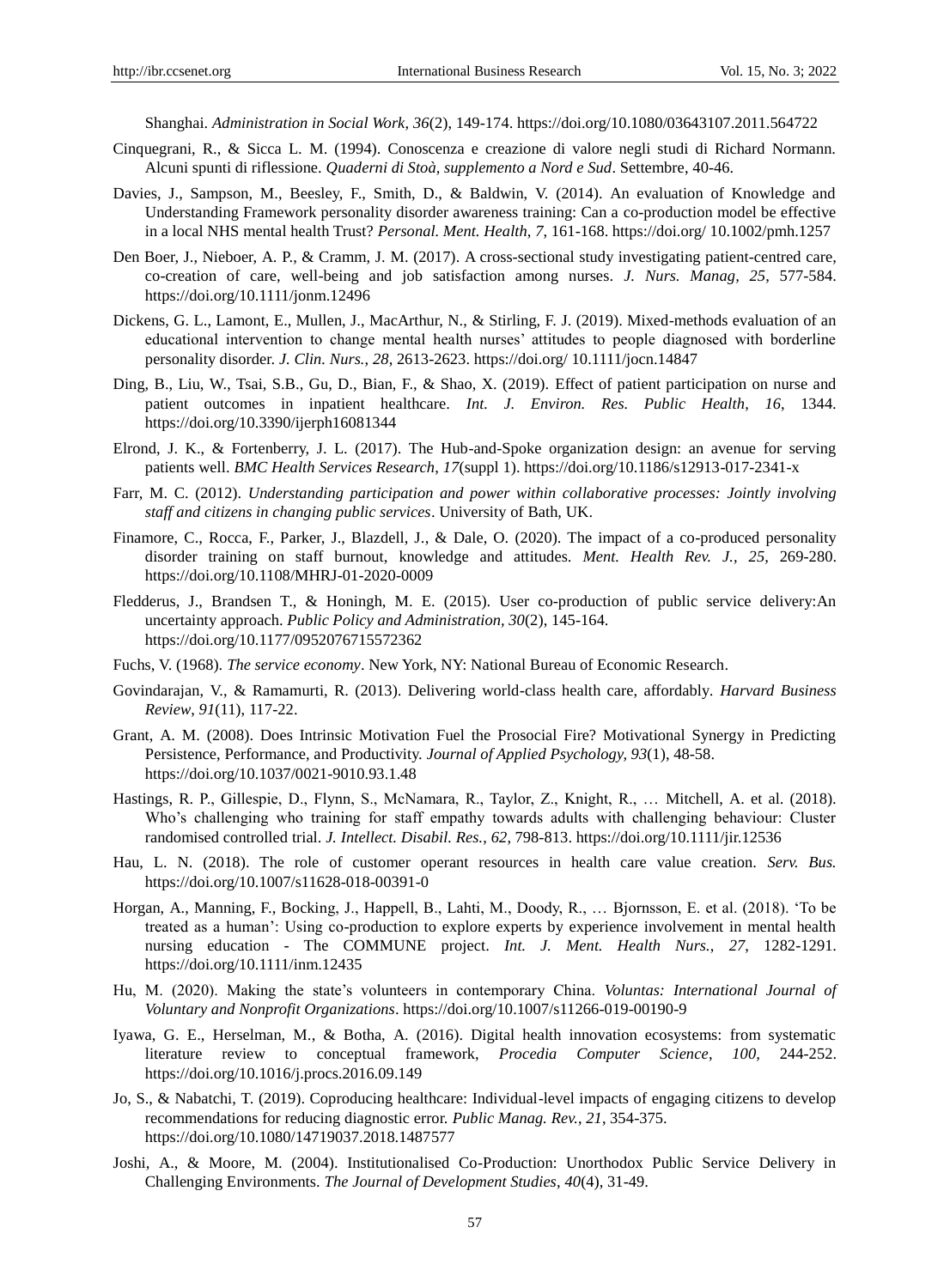<https://doi.org/10.1080/00220380410001673184>

- Kapucu, N. (2006). Interagency Communication Networks During Emergencies: Boundary Spanners in Multiagency Coordination. *The American Review of Public Administration*, *36*(2), 207-225. https://doi.org/10.1177/0275074005280605
- Lamph, G., Sampson, M., Smith, D., Williamson, G., & Guyers, M. (2018). Can an interactive e-learning training package improve the understanding of personality disorder within mental health professionals? *J. Ment. Health Training Educ. Pract.*, *13*, 124-134. https://doi.org/10.1108/JMHTEP-03-2017-0023
- Lemon, K. N., & Verhoef, P. C. (2016). Understanding customer experience throughout the customer journey. *Journal of Marketing, 80*(6), 69-96. https://doi.org/10.1509/jm.15.0420
- Li, B., Hu, B., Liu, T., & Fang, L. (2019). Can co-production be state-led? Policy pilots in four Chinese cities. *Environment and Urbanization*, *31*(1), 249-266. https://doi.org/10.1177/0956247818797276
- Lipsky, M. (1980). Street-Level Bureaucracy. Dilemmas of the Individual in Public Services. *Russell Sage Foundation.* New York. https://doi.org/10.2307/1288305
- Loeffler, E., Power, G., Bovaird, T., & Hine-Hughes, F. (2013). *Co-production of health and wellbeing in Scotland*. Birmingham, UK: Governance International.
- Manning, J. C., Carter, T., Latif, A., Horsley, A., Cooper, J., Armstrong, M., … Wharrad, H. (2017). "Our Care through Our Eyes". Impact of a co-produced digital educational programme on nurses" knowledge, confidence and attitudes in providing care for children and young people who have self-harmed: A mixed-methods study in the UK. *BMJ Open*, *7*. https://doi.org/10.1136/bmjopen-2016-014750
- Marsilio, M., Fusco, F., Gheduzzi, E., & Guglielmetti, C. (2021). Co-Production Performance Evaluation in Healthcare. A Systematic Review of Methods, Tools and Metrics. *Int. J. Environ. Res. Public Health, 18*, 3336. https:// doi.org/10.3390/ijerph18073336
- Marten, R., El-Jardali, F., Hafeez, A., Hanefeld, J., Leung, G.M., & Ghaffar, A. (2021). Co-producing the covid-19 response in Germany, Hong Kong, Lebanon, and Pakistan. *BMJ*, 372. https://doi.org/10.1136/bmj.n243
- McAllister, J. W., Keehn, R. M. N., Rodgers, R., & Lock, T. M. (2018). Care Coordination Using a Shared Plan of Care Approach: From Model to Practice. *J. Pediatr. Nurs.*, *43*, 88-96. https://doi.org/10.1016/j.pedn.2018.09.009
- McGranahan, G. (2015). Realizing the right to sanitation in deprived urban communities: Meeting the challenges of collective action, co-production, affordability, and housing tenure. *World Development, 68,* 242-253. https://doi.org/10.1016/j.worlddev.2014.12.008
- Miao, Q., Schwarz, S., & Schwarz, G. (2020). Responding to COVID-19: Community volunteerism and co-production in China. *World Development*. https://doi.org/10.1016/j.worlddev.2020.105128
- Moore, S. M. (2019). Legitimacy, development and sustainability: Understanding water policy and politics in contemporary China. *The China Quarterly*, *237,* 153-173. https://doi.org/10.1017/S0305741018001704
- Moretti, A. (2017). *The Network Organization: A Governance Perspective on Structure, Dynamics and Performance.* Palgrave Macmicllan.
- Nabatchi, T., & Sancino, A., & Sicilia, M. (2017). Varieties of Participation in Public Services: The Who, When and What of Co-production*. Public Administration review*, *77*(5), 766-776. https://doi.org/10.1111/puar.12765
- Naidoo, S., & Fisher, B. (2020). Sustainable development goals: Pandemic reset. *Nature, 583,* 198-201. https://doi.org/10.1038/d41586-020-01999-x
- Normann, R. (2001). *Reframing Business: When the Map Changes the Landscape*. Wiley, Chichester.
- OECD. (2011). Development Co-operation, Report 2011, *OECD Publishing*.
- Osborne, S. P., Radnor, Z., & Nasi, G. (2013). A new theory for public service management? Toward a (public) service-dominant approach. *The American Review of Public Administration*, *43,* 135-58. <https://doi.org/10.1177/0275074012466935>
- Osborne, S. P., Radnor, Z., & Strokosch, K. (2016). Co-Production and the Co-Creation of Value in Public Services: A suitable case for treatment? *Public Management Review*, *18*(5), 639-653. https://doi.org/10.1080/14719037.2015.1111927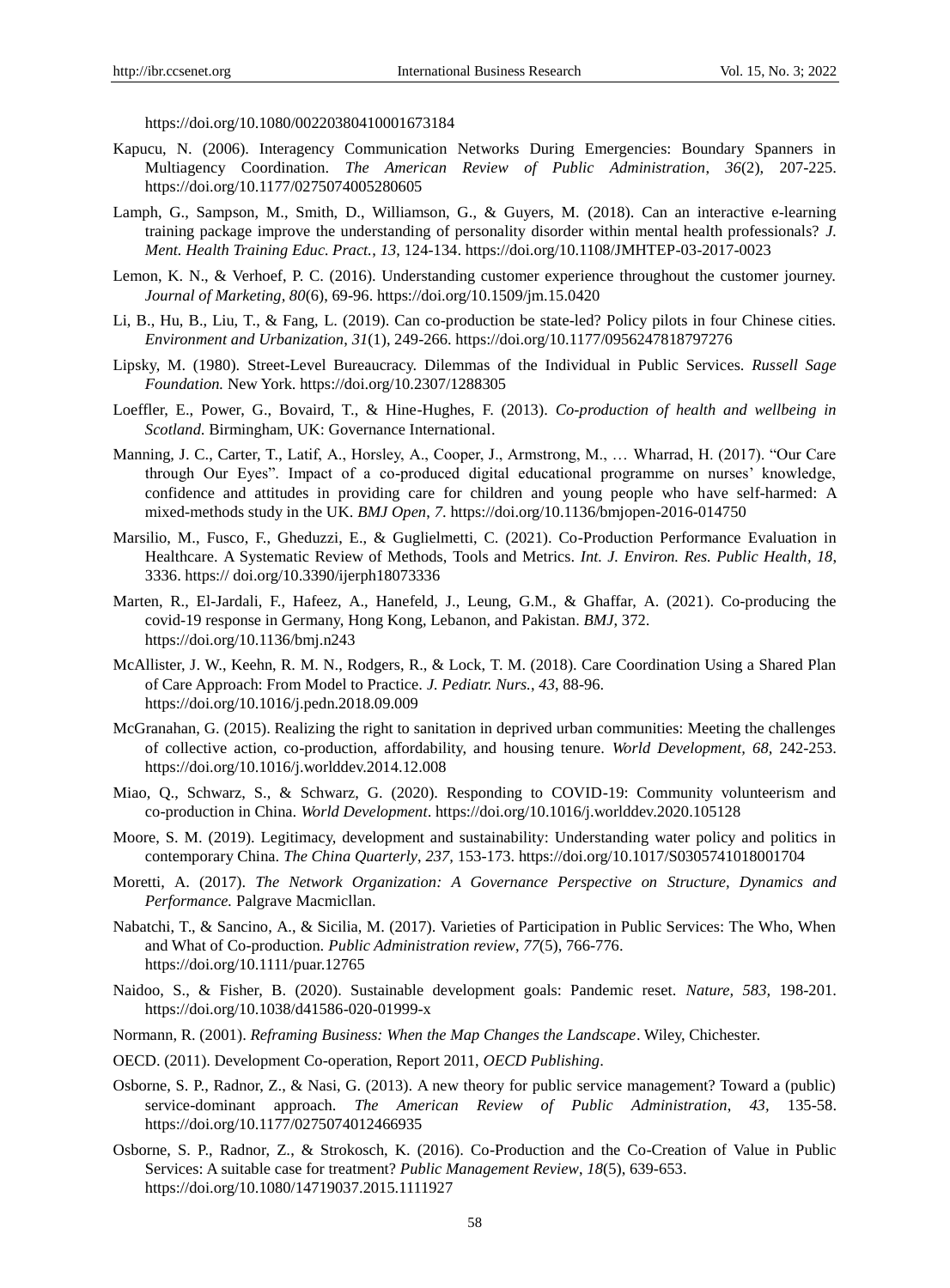- Ostrom, E. (1996). Crossing the great divide: Co-production, synergy, and development. *World Development*, *24*(6), 1073-1087. https://doi.org/10.1016/0305-750X(96)00023-X
- Ostrom, V., & Ostrom, E. (1977). *Public Goods and Public Choices.* In Alternatives for Delivering Public Services: Toward Improved Performance (pp. 7-49). https://doi.org/10.4324/9780429047978-2
- Pestoff, V. (2006). Citizens as Co-Producers of Welfare Services: Preschool Services in Eight European Countries. *Public Management Review, 8*(4), 503-20. https://doi.org/10.1080/14719030601022882
- Pestoff, V. (2009). Towards a Paradigm of Democratic Participation: Citizen Participation and Co-Production of Personal Social Services in Sweden. *Annals of Public and Cooperative Economics, 80*(2), 197-224. https://doi.org/10.1111/j.1467-8292.2009.00384.x
- Pestoff, V. (2012). Co-Production and Third Sector Social Services in Europe: Some Concepts and Evidence. *Voluntas, 23*(4), 1102-18. https://doi.org/10.1007/s11266-012-9308-7
- Pham, T. A. N., Sweeney, J. C., & Soutar, G. N. (2019). Customer value cocreation activities: An exploration of psychological drivers and quality of life outcomes. *J. Serv. Theory Pract., 29,* 282-308. https://doi.org/10.1108/JSTP-07-2018-0163
- Porter, M., & Lee, T. (2013). The strategy that will fix health care. *Harvard Business Review, 91*(10), 50-70.
- Prenestini, A., & Marsilio, M. (2022). Covid/ Nuove strategie per nuove varianti: forecasting e co-production con i cittadini. *Sanità24, IlSole24ore*. Retrieved from https://www.sanita24.ilsole24ore.com/art/medicina-e-ricerca/2022-01-10/covid-nuove-strategie-nuove-varia nti-forecasting-e-co-production-i-cittadini-160846.php?uuid=AEFLuC7&refresh\_ce=1
- Prenestini, A., Carbone, C., Giusepi, I., Lega, F., Flor, L., & Garbelli, C. (2011). *Logiche e modelli organizzativi per le reti ospedaliere: analisi di due casi aziendali.* Rapporto Oasi 2011. L"aziendalizzazione della sanità in Italia, Egea, Milano.
- Ramírez, R. (1999). Value co-production: Intellectual origins and implications for practice and research. *Strategic Management Journal*, *20*(1), 49-65. [https://doi.org/10.1002/\(SICI\)1097-0266\(199901\)20:1<49::AID-SMJ20>3.0.CO;2-2](https://doi.org/10.1002/(SICI)1097-0266(199901)20:1%3c49::AID-SMJ20%3e3.0.CO;2-2)
- Rapporto OASI 2020. (2020). *Osservatorio sulle Aziende e sule Sistema sanitario Italiano.* Cergas BOCCONI.
- Rindfleisch, A., & Im, S. (2019). Enhancing customer centricity via 3D printing. In Handbook on *Customer Centricity*, Robert Palmatier, Christine Moorman, and Ju-Yeon Lee, (Eds), Edward Elgar, New York. <https://doi.org/10.4337/9781788113601.00021>
- Rosa, A., Marolla, G., & Gorgoni, G. (2017). Il modello di rete Hub & Spoke: fattori critici di successo e barriere organizzative. *MECOSAN, 107,* 33-56.<https://doi.org/10.3280/MESA2018-107003>
- Rosa, A., Marsilio, M., & Sancino, A. (2022). Public Management after Managerialism? Lessons from Covid-19. *Università degli Studi di Milano*. https://doi.org/10.54103/milanoup.73.67
- Ryan, R. M., & Deci, E. L. (2000). Intrinsic and Extrinsic Motivations: Classic Definitions and New Directions. *Contemporary Educational Psychology, 25,* 54-67. https://doi.org/10.1006/ceps.1999.1020
- [Schiavone, F.,](https://www.emerald.com/insight/search?q=Francesco%20Schiavone) [Leone, D.,](https://www.emerald.com/insight/search?q=Daniele%20Leone) [Sorrentino, A.,](https://www.emerald.com/insight/search?q=Annarita%20Sorrentino) & [Scaletti, A.](https://www.emerald.com/insight/search?q=Alessandro%20Scaletti) (2020). Re-designing the service experience in the value co-creation process: an exploratory study of a healthcare network. *[Business Process Management Journal](https://www.emerald.com/insight/publication/issn/1463-7154)*, *26*(4), 889-908.<https://doi.org/10.1108/BPMJ-11-2019-0475>
- Sharp, E. B. (1980). Toward a New Understanding of Urban Services and Citizen Participation: The Co-production Concept. *Midwest Review of Public Administration*, *14*(2), 105-18. <https://doi.org/10.1177/027507408001400203>
- Spanò, R., Di Paola, N., Bova, M., & Barbarino, A. (2018). Value co-creation in healthcare: Evidence from innovative therapeutic alternatives for hereditary angioedema. *BMC Health Serv. Res.*, *18*, 1-13. https://doi.org/ 10.1186/s12913-018-3389-y
- Sweeney, J. C., & Danaher, T. S., (2015). McColl-Kennedy, J.R. Customer Effort in Value Cocreation Activities: Improving Quality of Life and Behavioral Intentions of Health Care Customers. *J. Serv. Res.*, *18*, 318-335. https://doi.org/10.1177/1094670515572128
- Toffler, A. (1980). *The third wave: the classic study of tomorrow*. New York, NY: Bantam.
- Vamstad, J. (2012). Co-Production and Service Quality: A New Perspective for the Swedish Welfare State. In V. Pestoff, T. Brandsen & B. Verschuere (Eds.), *New Public Governance, the Third Sector and Co-Production.*